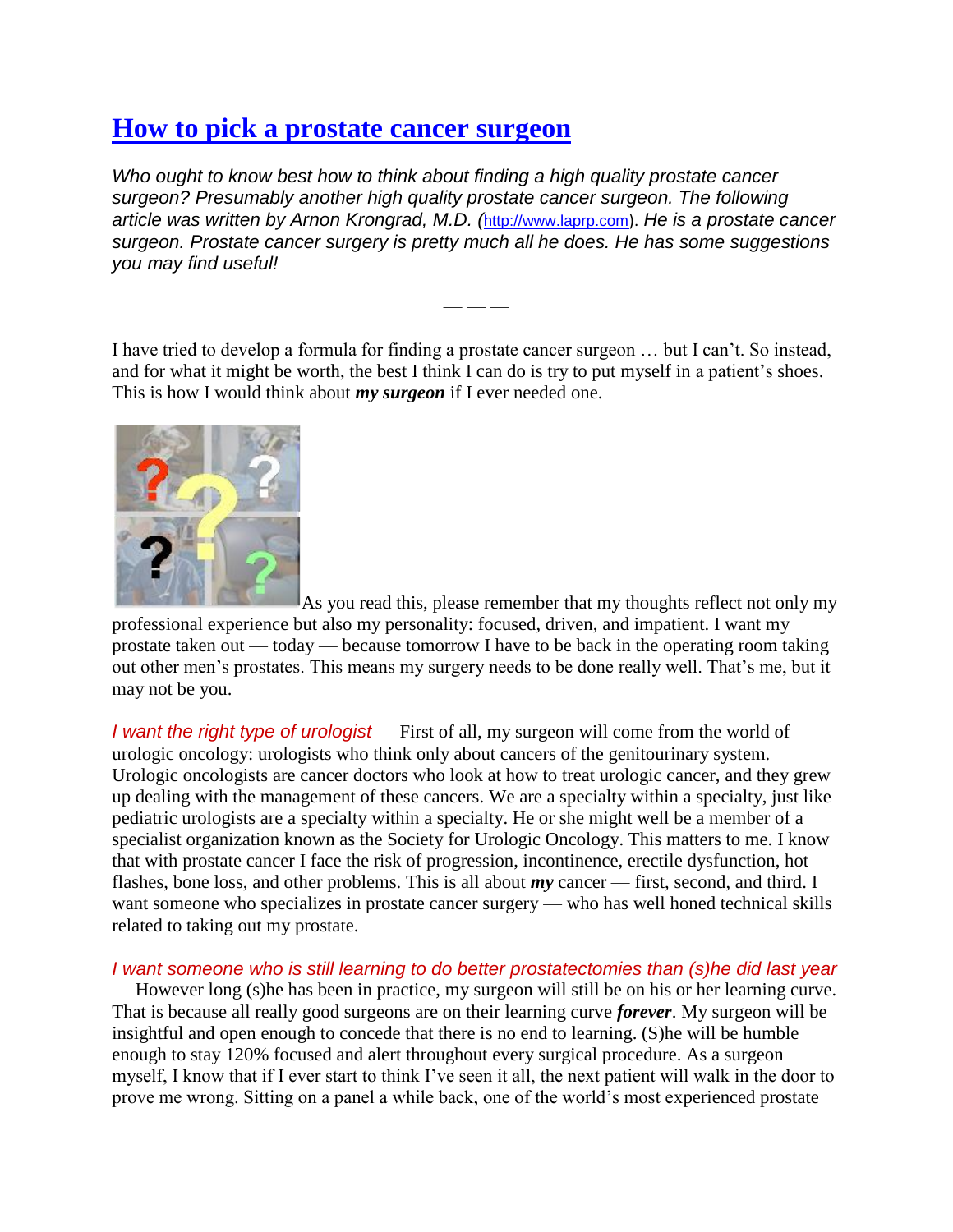cancer surgeons (and one of the most productive thinkers of our day) was asked what he considered a sufficient number of cases before finishing the learning curve. He said he has no idea because he is still on his. That surgeon is on my list.

*I want someone with complete confidence in his or her abilities* — My surgeon's confidence will protect me in the operating room. My surgeon will have no trouble telling anybody what to do, how to do it, and when to do it. (S)he will be cool under fire. We aren't going out to dinner or a drink together! I don't have to want to spend a vacation with this person. I want my surgeon to function as well as possible in the event of crisis. Prostate cancer surgery is not for the timid, bashful, or overly diplomatic. It is for NASCAR drivers and Kentucky Derby jockeys. There are many such surgeons … people who will have only one consideration in the operating room – my short-term and long-term welfare as their patient. These are surgeons whose egos demand that I do well and whose personalities assure that I do.

*I* want someone who speaks to me in plain language — I want someone who is going to tell me what (s)he is going to do and why … but who will not over-simplify. Prostate cancer is a world of uncertainty. My surgeon does not know before (s)he opens me up if my cancer extends through the prostatic capsule, or into the fat. (S)he does not know what my final Gleason score will be. (S)he does not know that anatomically sparing my nerves will allow me to have great erections again later on. And (s)he will acknowledge this. My surgeon will not issue guarantees. S(he) will focus on technique, and (s)he will walk me through an analysis of what will happen to me based upon a listing of factors far more extensive than his or her gifted hands. For example, in projecting the likelihood of erections (s)he will: (a) talk about how long it will take for my erections to return, not only the likelihood of return; (b) review my age, baseline function, obesity, smoking, diabetes, depression, libido, and other issues. … I want a simple but intelligent discussion, not a series of patronizing, over-simplified bullet points. I am smart. I want to be treated that way. I can accept uncertainty but I cannot accept deception. And if I have questions later, I want my surgeon to answer them.

*I* want someone who is available and accessible — My wife will have questions. So will my friends. My surgeon will give me a way to let them ask these questions (directly in the case of my wife, and through me in the case of my friends). I encourage my own patients to ask questions by email. I would want my surgeon to make that possible for me. I know that I will have questions post-op. I will ask if (s)he will still make herself/himself available post-op. I will ask for the names of a few other patients. If (s)he refuses, I am "outta there." I will ask his or her other patients if (s)he actually is still available post-op. This is a tough one. I am a prostate cancer surgeon so I will get special treatment. It's inevitable. But you are a patient just like me and if anything you deserve even more support because you do not have the experience to know if that blood you see is good or bad. In any event, my surgeon will speak with any of my other doctors as needed.

*I* want someone who is not a baseless self-promoter — Some of the world's best doctors and hospitals advertise. We all talk about ourselves one way or another. My web site shares the story of [Bob Patten,](http://www.laprp.com/bob_patten.php) a 70-year old man who broke a swimming world record soon after I did his laparoscopic radical prostatectomy. See? I just did it. Self-promotion is not in itself a bad thing, but the question I ask myself (and you should too) is if the promotion is based on reality. I saw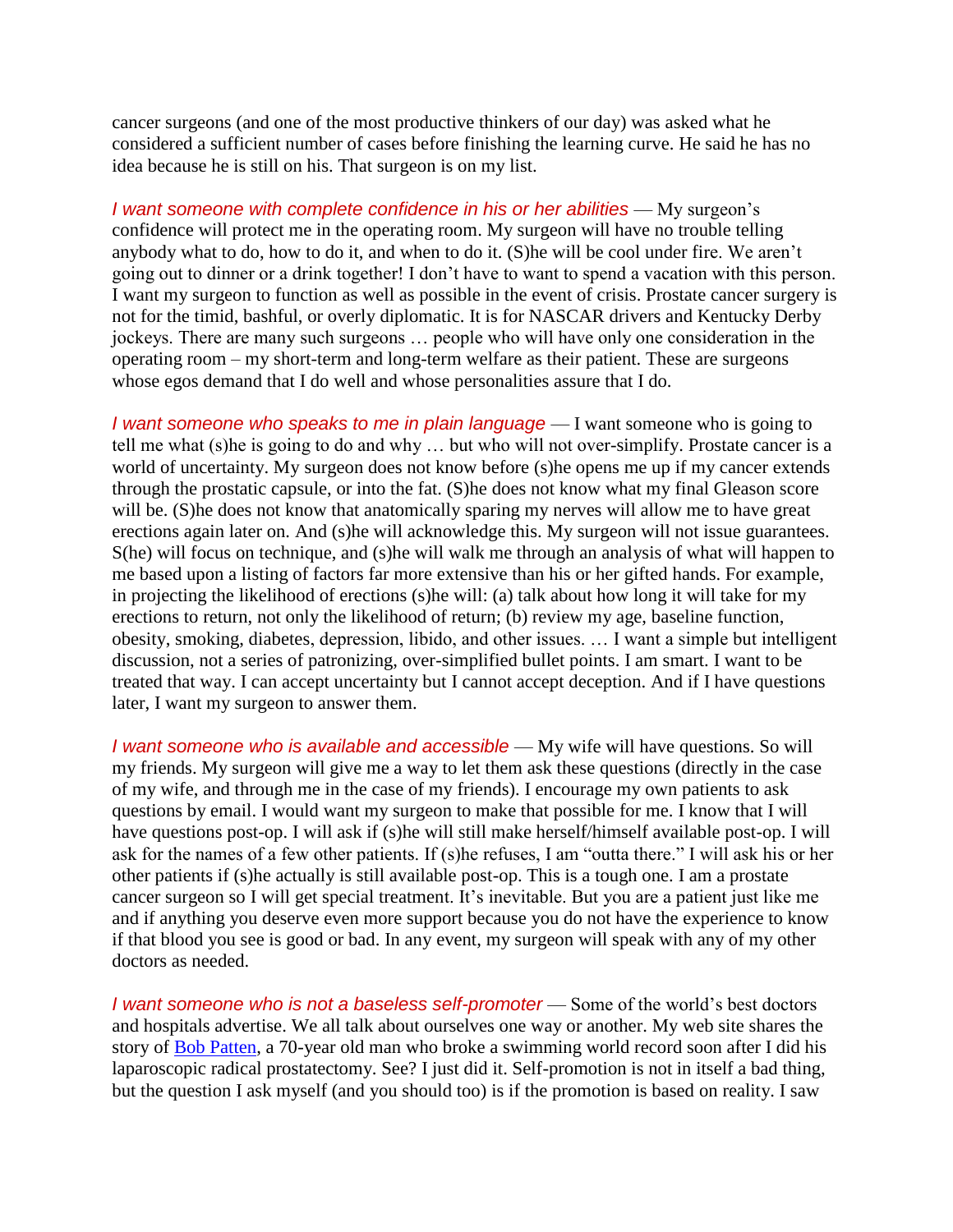an ad the other day that read, "The future of surgery is here, only at  $\dots$ ." This ad appeared a few weeks after another hospital said the same thing. "Only at?" Really? A technology or technique that is so special that it exists only at that place? Not likely. The same hospital also said that it was doing "robotic surgery ... [with] fewer complications like incontinence and impotence." There is no basis for such assertions. How could they possibly know? They can't, unless they are really good at defining erections (which the American Urological Association has yet to do), have completed large, randomized comparative trials over a period of several years (which no one has done), and can interpret the analytical methods applied. I need a surgeon I can trust. I start with the criteria defined above and am skeptical about advertisements. Especially if the health claims made are not cleared by the FDA or supported by clinical trials. Yes, there is a problem cutting through the hype. This is why doctors are sworn to "first do no harm," to be the guardians for patients who are at their most vulnerable. Some are guardians. But if my surgeon feels like a used car salesman …

*I* don't really care what the surgeon's office looks like — I care that the office is clean and organized and that people are paying attention to me, the patient. I don't care if my surgeon's desk is perfectly tidy and if his or her clinic is a little messy. I *do* care that my surgeon is not so busy that I am not getting his or her full attention. I do not want to be the third of four patients being operated on that day. I need the surgeon to remember my anatomy and my operation when (s)he talks with me after surgery that night. I do not care if I am first or second case, but I want to be absolutely sure that

(s)he is the one doing my operation, not his or her resident in training.

*It's not about where; it's about who* — I do not care what the hospital is called or whether it's in New York, Los Angeles or Houston (in each of which there are some very excellent prostate cancer surgeons). I care who will do my operation. If I have found the right surgeon, (s)he will have made sure that (s)he is working at a hospital that does what needs to be done for his or her patients — and does it well!

*I don't care about the gizmos* — I will not micro-manage the tools my surgeon chooses to use. I will not tell my surgeon that I want UR-6 needles on my anastomosis. I will not tell him or her to avoid a Babcock clamp on my plexus of Santorini. I will not involve myself in the choice of scope holders or remote-controlled sewing machines. My surgeon has ten fingers and the wisdom to use them. Those are the gizmos that matter.

*I want to be the center of surgical interest* — My surgeon will not be paid by a device manufacturer. (S)he will not be marketed by a device manufacturer. (S)he is working for me and (s)he will not have a conflict of interest.

There are many great choices for prostate cancer surgeons. See if my criteria are useful to you. Do your homework. Make contact from a distance and see what you get. If you get an automated attendant during working hours, that is what you will get after surgery. If the practice will not introduce you to any previous patients, run for the hills. If the surgeon talks down to you or speaks in cliches, dogma, or absolutes, walk out the door. You are only going to have a radical prostatectomy once in your life. You deserve to make the very best possible decision for yourself.